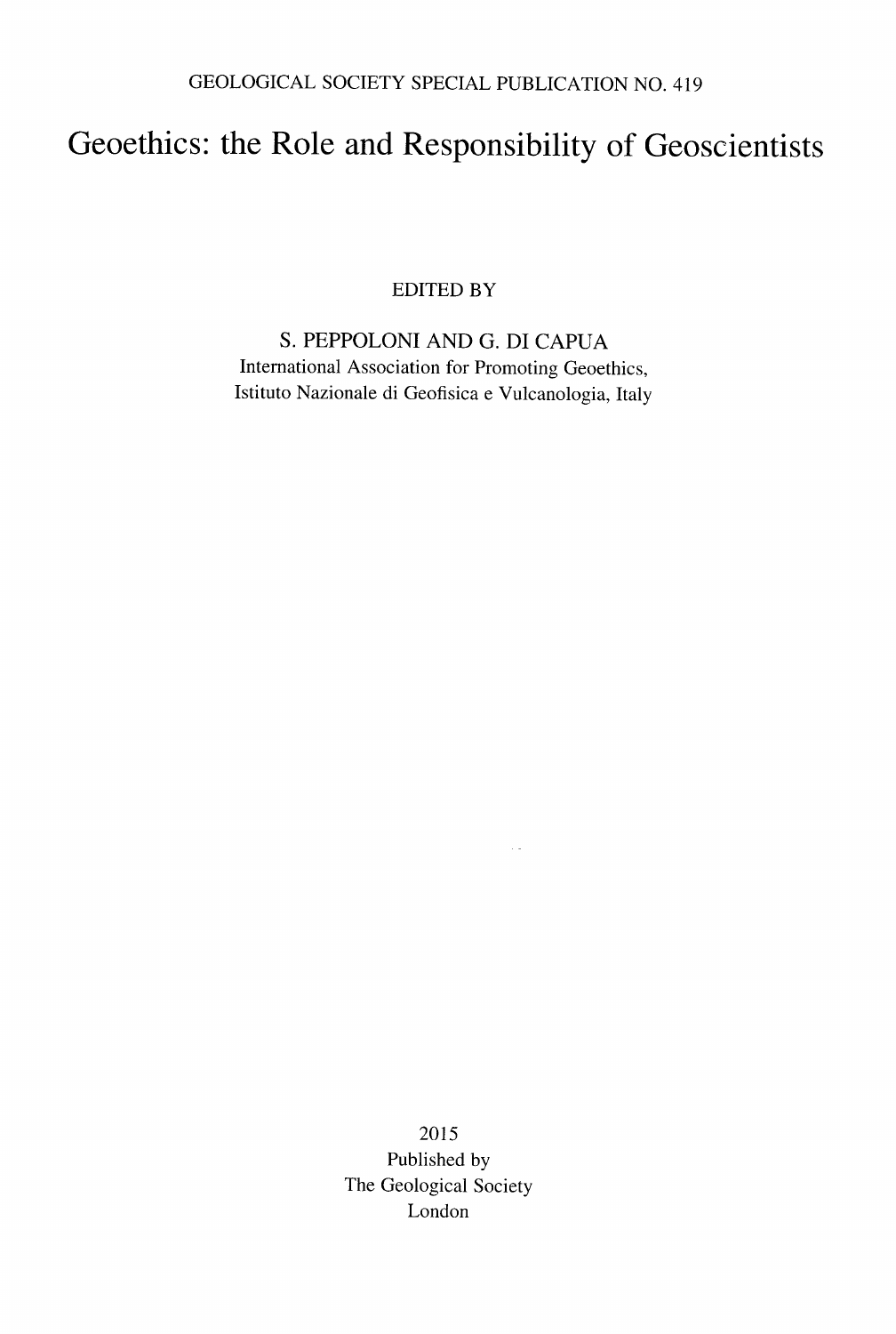## **Contents**

| PEPPOLONI, S. & DI CAPUA, G. Introduction                                                                                                                                                                                                                     | $\mathbf{1}$ |
|---------------------------------------------------------------------------------------------------------------------------------------------------------------------------------------------------------------------------------------------------------------|--------------|
| <b>Ethics in geosciences</b>                                                                                                                                                                                                                                  |              |
| BOHLE, M. Simple geoethics: an essay on daily Earth science                                                                                                                                                                                                   | 5            |
| LIMAYE, S. D. A geoethical approach to industrial development of georesources and groundwater use:<br>the Indian experience                                                                                                                                   | 13           |
| DATTA, P. S. Ethics to protect groundwater from depletion in India                                                                                                                                                                                            | 19           |
| ALLAN, M. Geotourism: an opportunity to enhance geoethics and boost geoheritage appreciation                                                                                                                                                                  | 25           |
| BROCX, M. & SEMENIUK, V. The development of solar salt ponds along the Pilbara Coast,<br>Western Australia – a coastline of global geoheritage significance used for industrial purposes                                                                      | 31           |
| Geoethics and natural risks                                                                                                                                                                                                                                   |              |
| Cocco, M., CULTRERA, G., AMATO, A., BRAUN, T., CERASE, A., MARGHERITI, L., BONACCORSO, A.,<br>DEMARTIN, M., DE MARTINI, P. M., GALADINI, F., MELETTI, C., NOSTRO, C., PACOR, F., PANTOSTI, D.,<br>PONDRELLI, S., QUARENI, F. & TODESCO, M. The L'Aquila trial | 43           |
| PARKASH, S. Cooperation, coordination and team issues in disaster management: the need for a<br>holistic and integrated approach                                                                                                                              | 57           |
| ACHARJEE, S. Urban land use and geohazards in Itanagar, Arunachal Pradesh, India: the need for<br>geotechnical intervention and geoethical policies in urban disaster resilience programmes in a<br>changing climate                                          | 63           |
| CRESCIMBENE, M., LA LONGA, F., CAMASSI, R. & PINO, N. A. The seismic risk perception<br>questionnaire                                                                                                                                                         | 69           |
| KOSTYUCHENKO, Y. V. & MOVCHAN, D. Quantitative parameter of risk perception: can we measure a<br>geoethic and socio-economic component in disaster vulnerability?                                                                                             | 79           |
| DE PASCALE, F., BERNARDO, M., MUTO, F. & TRIPODI, V. Geoethics and seismic risk perception: the<br>case of the Pollino area, Calabria, southern Italy and comparison with communities of the past                                                             | 87           |
| DE RUBEIS, V., SBARRA, P., SEBASTE, B. & TOSI, P. Earthquake ethics through scientific knowledge,<br>historical memory and societal awareness: the experience of direct Internet information                                                                  | 103          |
| Geoethics and the communication of science                                                                                                                                                                                                                    |              |
| ALBARELLO, D. Communicating uncertainty: managing the inherent probabilistic character of<br>hazard estimates                                                                                                                                                 | 111          |
| SOLARINO, S. How to strengthen public trust in geosciences                                                                                                                                                                                                    | 117          |
| MARONE, E., CAMARGO, R. & SALCEDO-CASTRO, J. Communicating natural hazards: marine extreme<br>events and the importance of variability and forecast errors                                                                                                    | 125          |